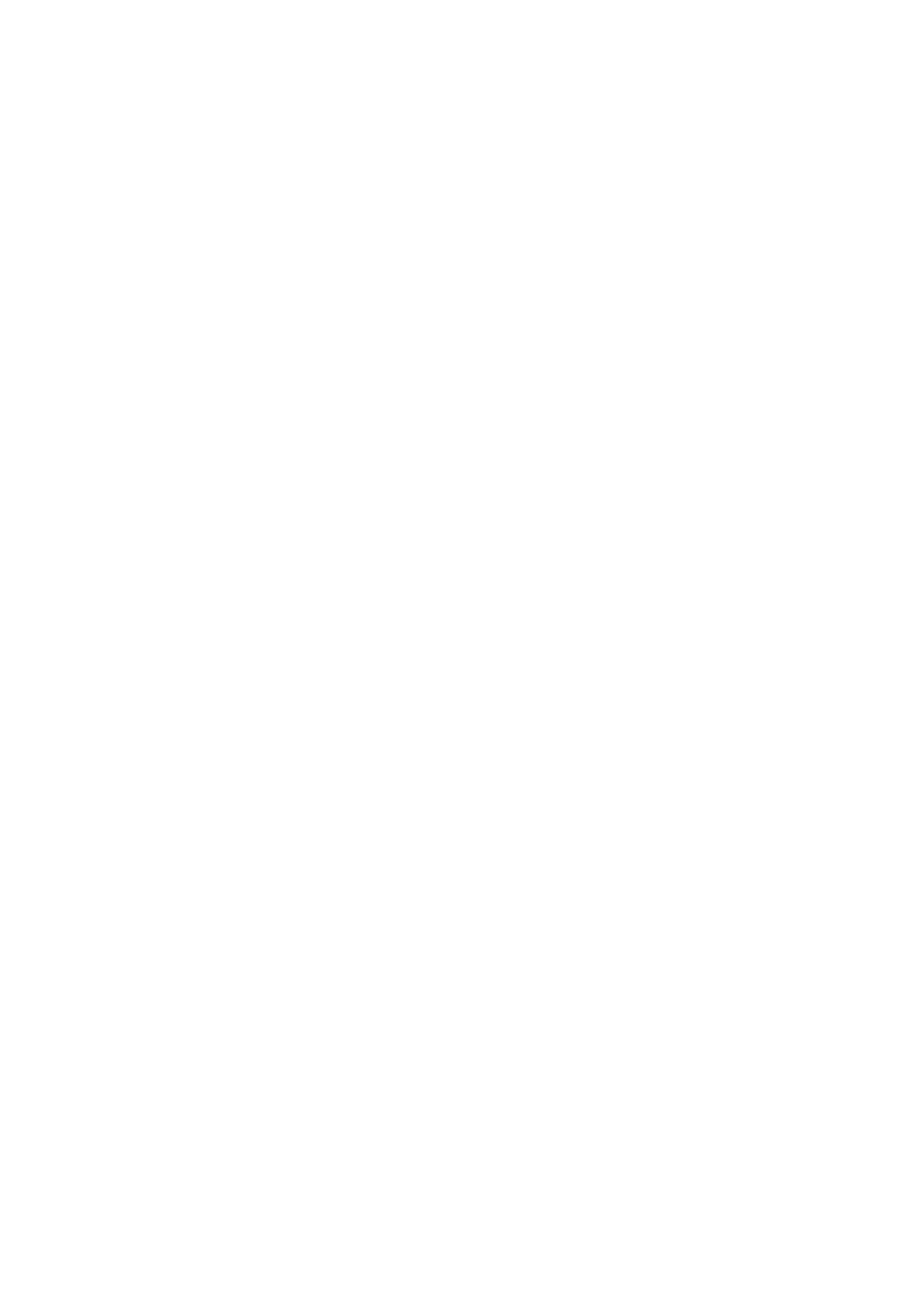

# **HEALTH PROMOTION FOUNDATION ACT**

# **Arrangement of Sections**

#### **Section**

| <b>PART 1 - PRELIMINARY</b> |                                                                                                                                                           |    |
|-----------------------------|-----------------------------------------------------------------------------------------------------------------------------------------------------------|----|
| $\mathbf{1}$                |                                                                                                                                                           |    |
| $\overline{2}$              |                                                                                                                                                           |    |
|                             | <b>PART 2 - ESTABLISHMENT OF THE HEALTH PROMOTION</b><br><b>FOUNDATION</b>                                                                                | 6  |
|                             | <u> 1989 - Andrea Barbara, Amerikaansk politiker (d. 1989)</u>                                                                                            |    |
| 3<br>$\overline{4}$         |                                                                                                                                                           |    |
| 5                           |                                                                                                                                                           |    |
|                             | <b>PART 3 - ADMINISTRATION OF THE FOUNDATION</b>                                                                                                          | 7  |
| 6                           |                                                                                                                                                           |    |
| 7                           |                                                                                                                                                           |    |
| 8                           |                                                                                                                                                           |    |
| 9                           |                                                                                                                                                           |    |
| 10                          |                                                                                                                                                           |    |
| 11                          |                                                                                                                                                           |    |
| 12                          |                                                                                                                                                           |    |
| 13                          |                                                                                                                                                           |    |
| 14                          |                                                                                                                                                           |    |
|                             | <b>PART 4 - FINANCIAL MATTERS</b><br><u> 1989 - Johann Barn, mars ann an t-Amhain Aonaich an t-Aonaich an t-Aonaich ann an t-Aonaich ann an t-Aonaich</u> | 10 |
| 15                          |                                                                                                                                                           |    |
| 16                          |                                                                                                                                                           |    |
| 17                          |                                                                                                                                                           |    |
| 18                          |                                                                                                                                                           |    |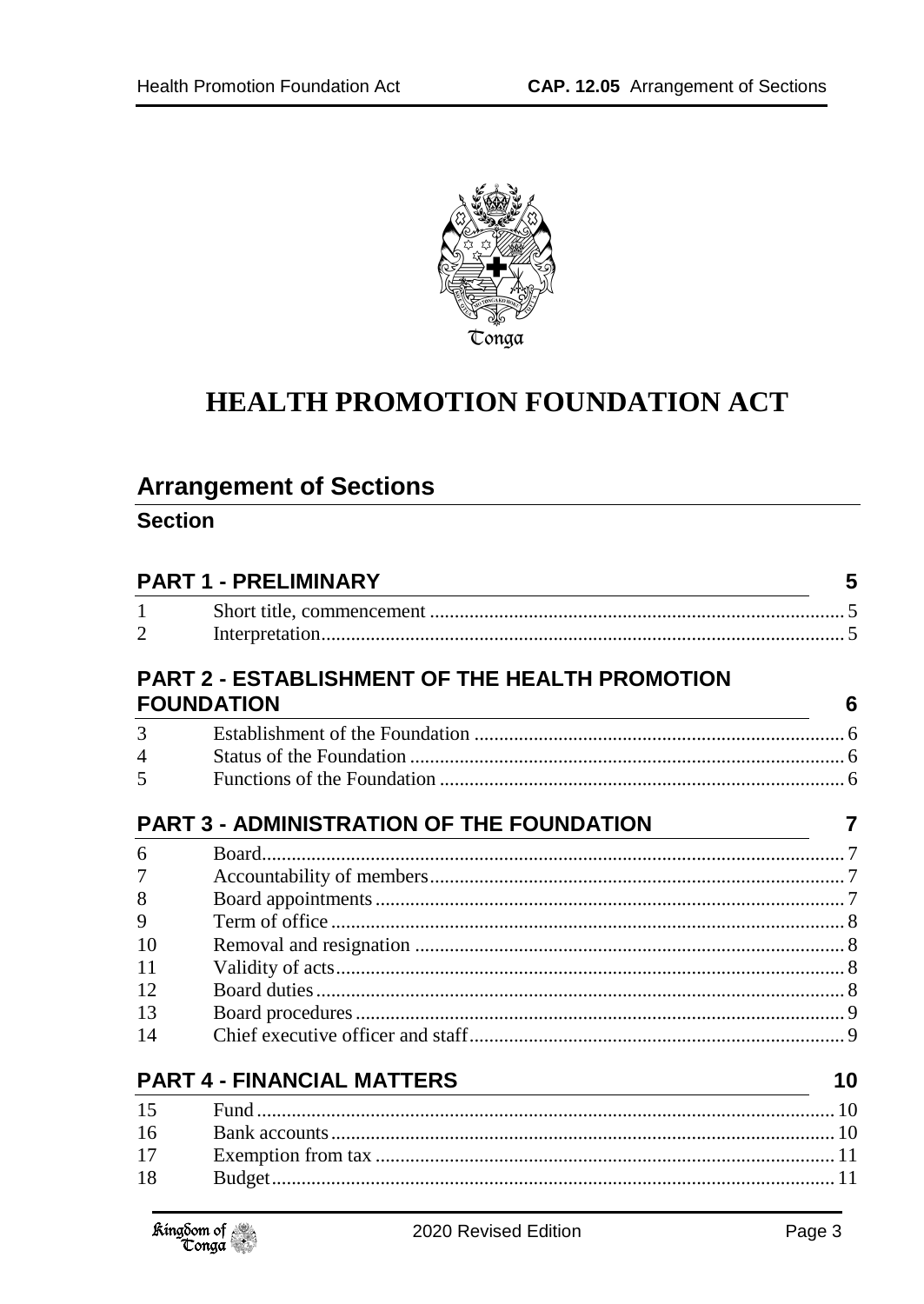| 19              |                               |    |
|-----------------|-------------------------------|----|
| 20              |                               |    |
|                 | <b>PART 5 - REPORTING</b>     |    |
| 21              |                               |    |
| 22              |                               |    |
| 23              |                               |    |
|                 | <b>PART 6 - MISCELLANEOUS</b> | 13 |
| 24              |                               |    |
| 25              |                               |    |
| <b>ENDNOTES</b> |                               |    |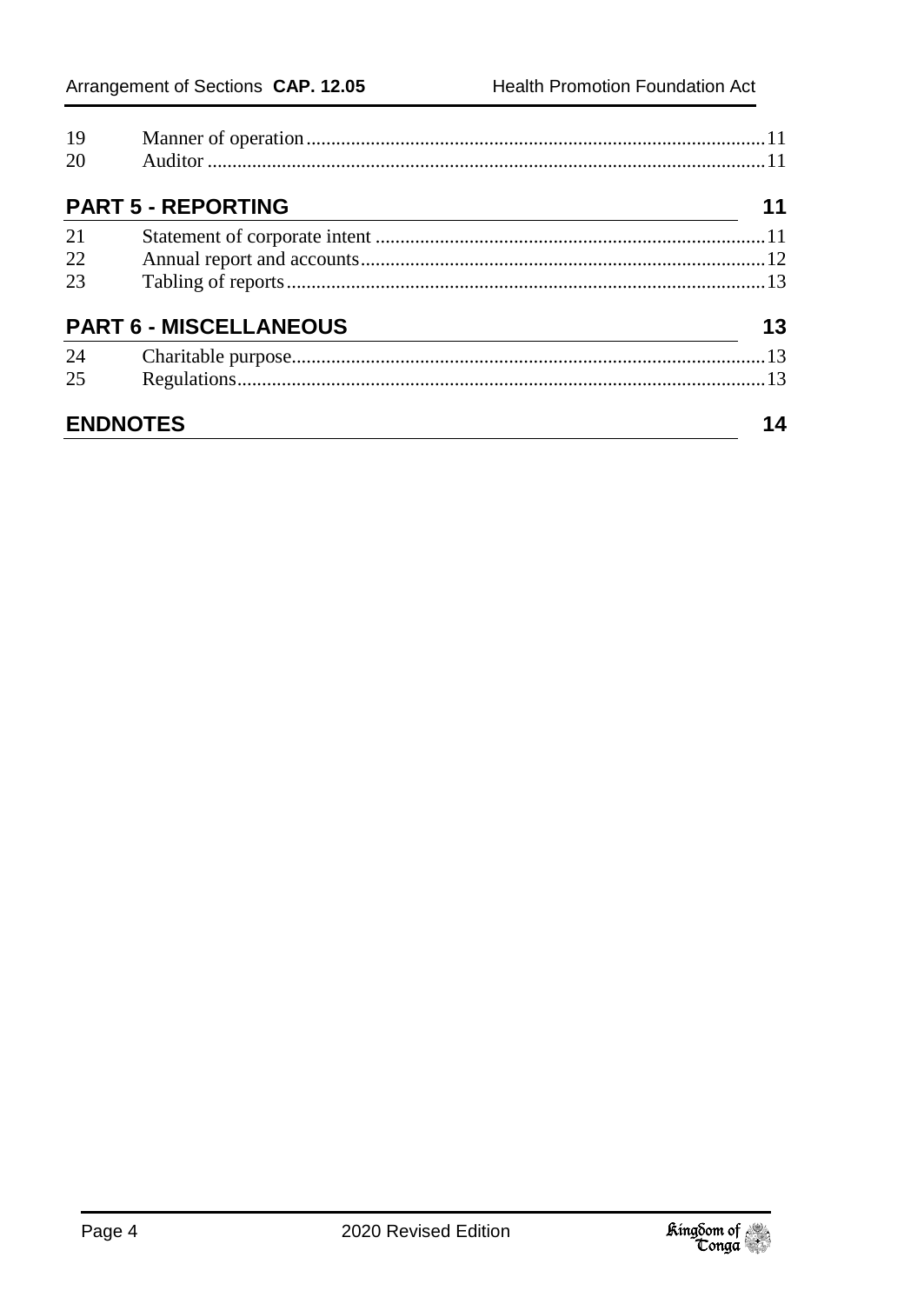

# **HEALTH PROMOTION FOUNDATION ACT**

#### **AN ACT TO PROVIDE FOR THE ESTABLISHMENT AND ADMINISTRATION OF A HEALTH PROMOTION FOUNDATION TO PROMOTE HEALTHY LIFESTYLES FOR THE PEOPLE OF TONGA**<sup>1</sup>

Commencement [ **2** ]

# **PART 1 - PRELIMINARY**

#### <span id="page-4-1"></span><span id="page-4-0"></span>**1 Short title, commencement**

- (1) This Act may be cited as the Health Promotion Foundation Act 2007.
- (2) This Act shall come into force on a day to be proclaimed by His Majesty in Council.

#### <span id="page-4-2"></span>**2 Interpretation**

In this Act, unless the contrary intention appears —

"**Board**" means the governing body of the Foundation established by section 7;

"**Chairman**" means the person appointed by the Minister of Health to head the Board;

"**financial year**" means the period of 12 months ending with the 30<sup>th</sup> day of June in any year;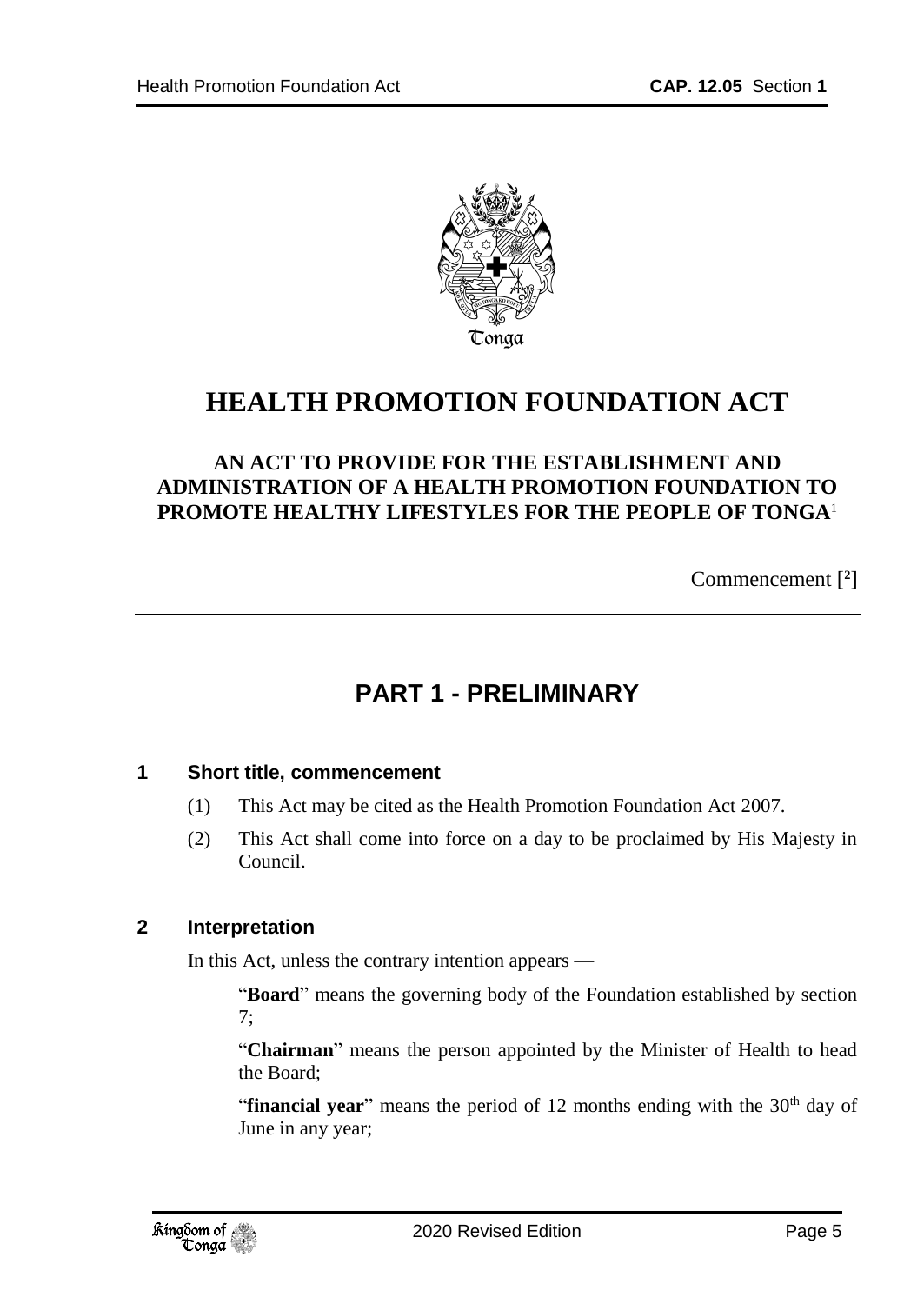"**Foundation**" means the Health Promotion Foundation established by section 3;

"**Fund**" means the Tongan Health Promotion Fund established by section 15;

"**Minister**" means the Minister of Health;

"**National Non-communicable Disease Committee for Tonga**" means the National Non-communicable Disease Committee for Tonga established under section 6(2) of the Public Health Act. **3**

### <span id="page-5-0"></span>**PART 2 - ESTABLISHMENT OF THE HEALTH PROMOTION FOUNDATION**

#### <span id="page-5-1"></span>**3 Establishment of the Foundation**

- (1) A Health Promotion Foundation is established to administer the Tongan Health Promotion Fund in accordance with this Act.
- (2) The general direction and supervision of the Foundation shall be vested in the Board.

#### <span id="page-5-2"></span>**4 Status of the Foundation**

- (1) The Foundation is an autonomous body.
- (2) The Foundation is a body corporate with perpetual succession and a common seal and shall have all the rights and duties of a body corporate.
- (3) The Foundation may sue and be sued in its corporate name and may enter into contracts and may acquire, purchase or lease property and may convey, assign, transfer, mortgage or otherwise dispose of any real or personal property or any interest vested in the Foundation upon such terms as the Board determines to be appropriate in the circumstances of each transaction.
- (4) For the avoidance of any doubt, the Public Enterprises Act does not apply to the Foundation.

#### <span id="page-5-3"></span>**5 Functions of the Foundation**

The functions of the Foundation are to —

- (a) act as the guardian of the Fund;
- (b) make grants from the Fund for activities, facilities, projects or research programmes related to the promotion of good health, safety and the prevention and early detection of diseases;

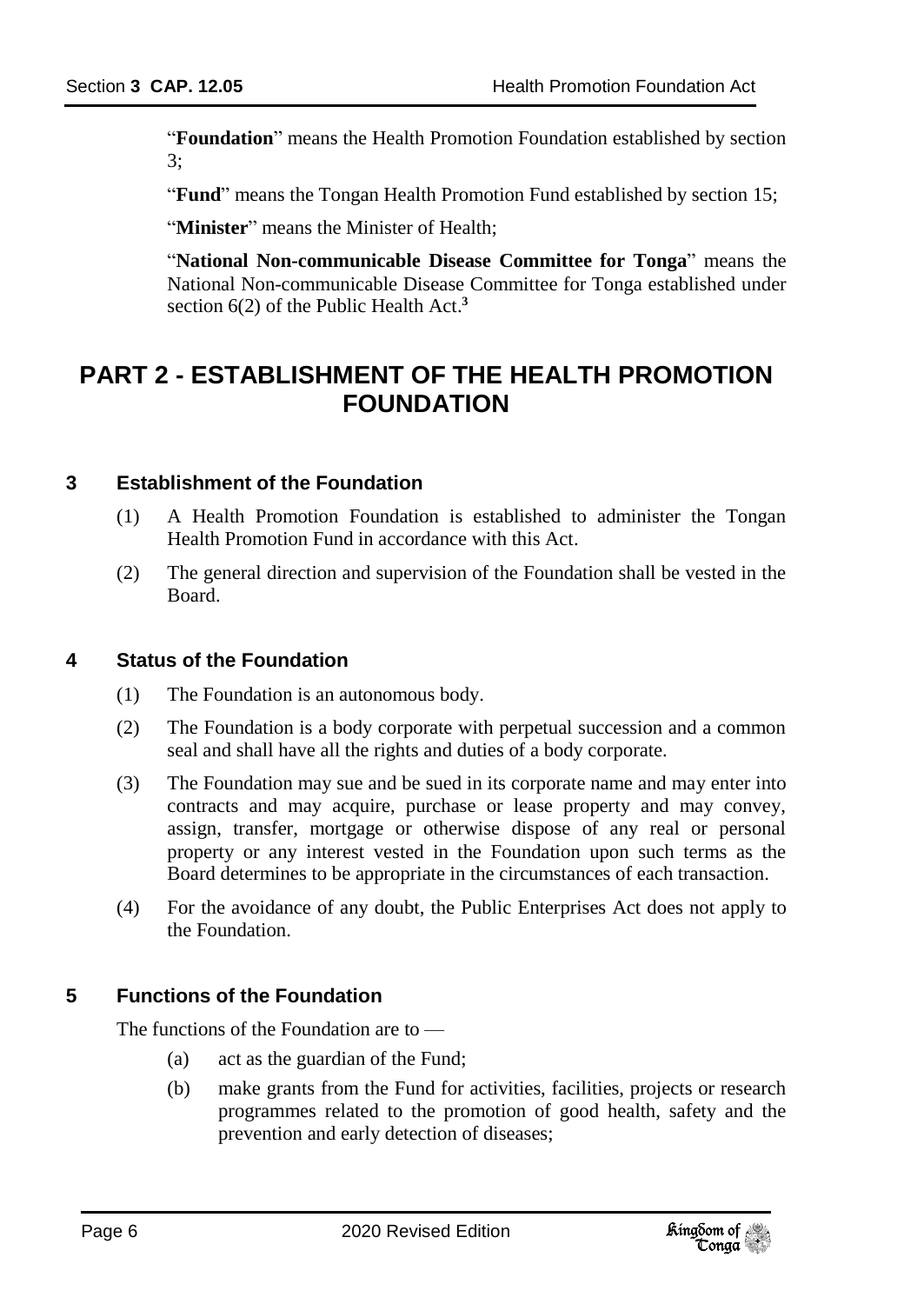- (c) keep statistics and other records relating to the achievements of the Foundation;
- (d) provide advice on matters referred by the Minister to the Foundation and matters which are relevant to the operation of the Foundation;
- (e) consult regularly with relevant Government Departments and agencies and to liaise with persons and organisations affected by or who may have an interest in the operation of the Foundation;
- (f) seek and secure funds for the Foundation; and
- (g) perform such other functions as are conferred on the Foundation by this Act or any other Act.

# <span id="page-6-0"></span>**PART 3 - ADMINISTRATION OF THE FOUNDATION**

#### <span id="page-6-1"></span>**6 Board**

- (1) The Board of the Foundation is hereby established.
- (2) The Board is the governing body of the Foundation with the authority, in the Foundation's name, to exercise the powers and perform the functions of the Foundation.

#### <span id="page-6-2"></span>**7 Accountability of members**

Members of the Board are accountable to the Minister for the performance of their duties as Board members.

#### <span id="page-6-3"></span>**8 Board appointments**

- (1) The Board shall consist of
	- (a) two persons with expertise in health and illness prevention;
	- (b) one person with expertise in business, management or law;
	- (c) one person who represents the interests of churches or community groups; and
	- (d) one member of the Legislative Assembly.
- (2) The members of the Board are to be appointed by an appointment committee comprising the Minister and the chairmen of the National Non-communicable Disease Committee for Tonga and its 3 sub-committees.
- (3) The appointment committee may only appoint persons to the Board who have the appropriate knowledge, skills, and experience to assist the Foundation to efficiently perform its functions.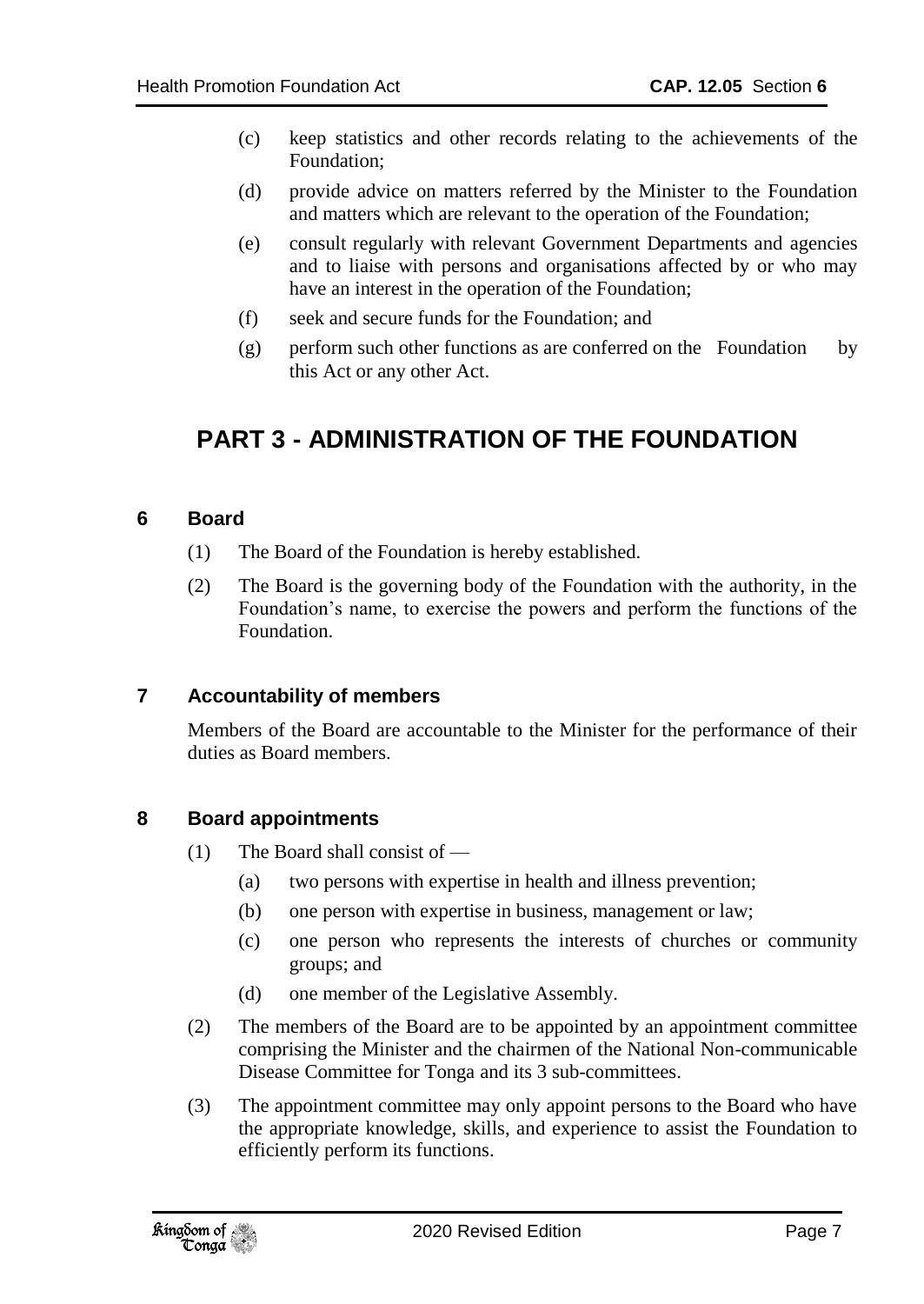(4) The Minister shall appoint one member to be the Chairman of the Board.

#### <span id="page-7-0"></span>**9 Term of office**

- (1) A Board member appointed under section 8 holds office for a period of 3 years, and is eligible for reappointment.
- (2) A Board member continues in office despite the expiry of his term of office  $until$ —
	- (a) the member is reappointed; or
	- (b) the member's successor is appointed.

#### <span id="page-7-1"></span>**10 Removal and resignation**

- (1) The Minister may remove any Board member for just cause.
- (2) The removal must be made by written notice to the member, with a copy to the Foundation.
- (3) The notice shall
	- (a) state the date on which the removal takes effect which shall not be earlier than the date on which the notice is received; and
	- (b) state the reason for the removal.
- (4) A Board member may resign by writing to the Minister.

#### <span id="page-7-2"></span>**11 Validity of acts**

An act or decision of the Board is not invalid by reason only —

- (a) of a vacancy in the office of a member; or
- (b) of any defect or irregularity in or in connection with the appointment of a member or meeting procedures.

#### <span id="page-7-3"></span>**12 Board duties**

- (1) A Board member when exercising his powers or performing his duties, shall  $act -$ 
	- (a) in good faith;
	- (b) with reasonable care, diligence, and skill; and
	- (c) with honesty and integrity.
- (2) The Board shall
	- (a) ensure that the Foundation acts in a manner consistent with its functions;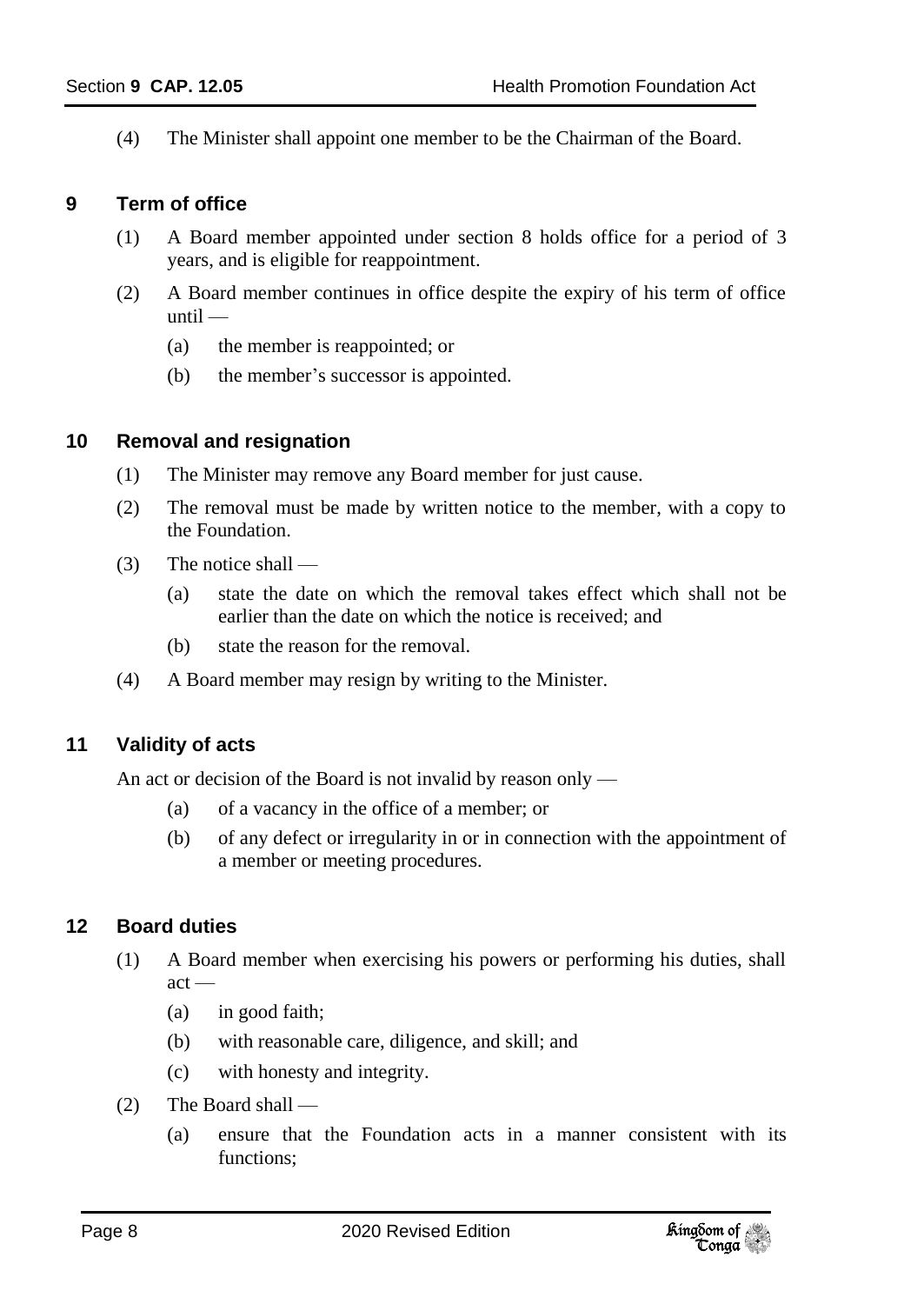- (b) not act in a manner that contravenes this Act or any other Act;
- (c) ensure that the activities of the Foundation, are conducted efficiently and effectively and in a manner consistent with the spirit of service to the public in Tonga; and
- (d) endeavour to ensure that the Foundation operates in a financially responsible manner.

#### <span id="page-8-0"></span>**13 Board procedures**

- (1) The Board may regulate its own procedures and shall have the power to make rules for the conduct of its proceedings.
- (2) Board meetings shall be convened at least once a month to consider the Foundation's performance and other matters within the responsibility of the Board.
- (3) The Chairman has the right to convene meetings at any time as required to carry out the Foundation's duties expeditiously.
- (4) The Chairman shall ensure that members are given notice of the intention to hold a meeting.
- (5) Any 3 Board members present at a meeting shall constitute a quorum.
- (6) Resolutions of the Board shall be carried by majority voting and in the case of an equal number of votes, the Chairman shall have a deciding vote.
- (7) In the absence of the Chairman at a meeting of the Board, the members present shall appoint an Acting Chairman for that meeting.
- (8) A Board member shall not communicate to any person or any organisation any facts or information of any kind acquired by him as a member of the Board except as may be required for the due discharge of his duties as a Board member.
- (9) A Board member having directly or indirectly by himself, his spouse or children, or any other person, any interest in agenda items or subjects to be discussed by the Board or in committees of the Board of which he is a member, shall disclose to the Board or the committee, as the case may be, the fact of his interest and the nature thereof as soon as practicable after the relevant fact has come to his knowledge and shall absent himself with the permission of the Chairman when such agenda items come under consideration.

#### <span id="page-8-1"></span>**14 Chief executive officer and staff**

(1) There shall be a chief executive officer of the Foundation, who shall be appointed by the Board with the approval of the Minister.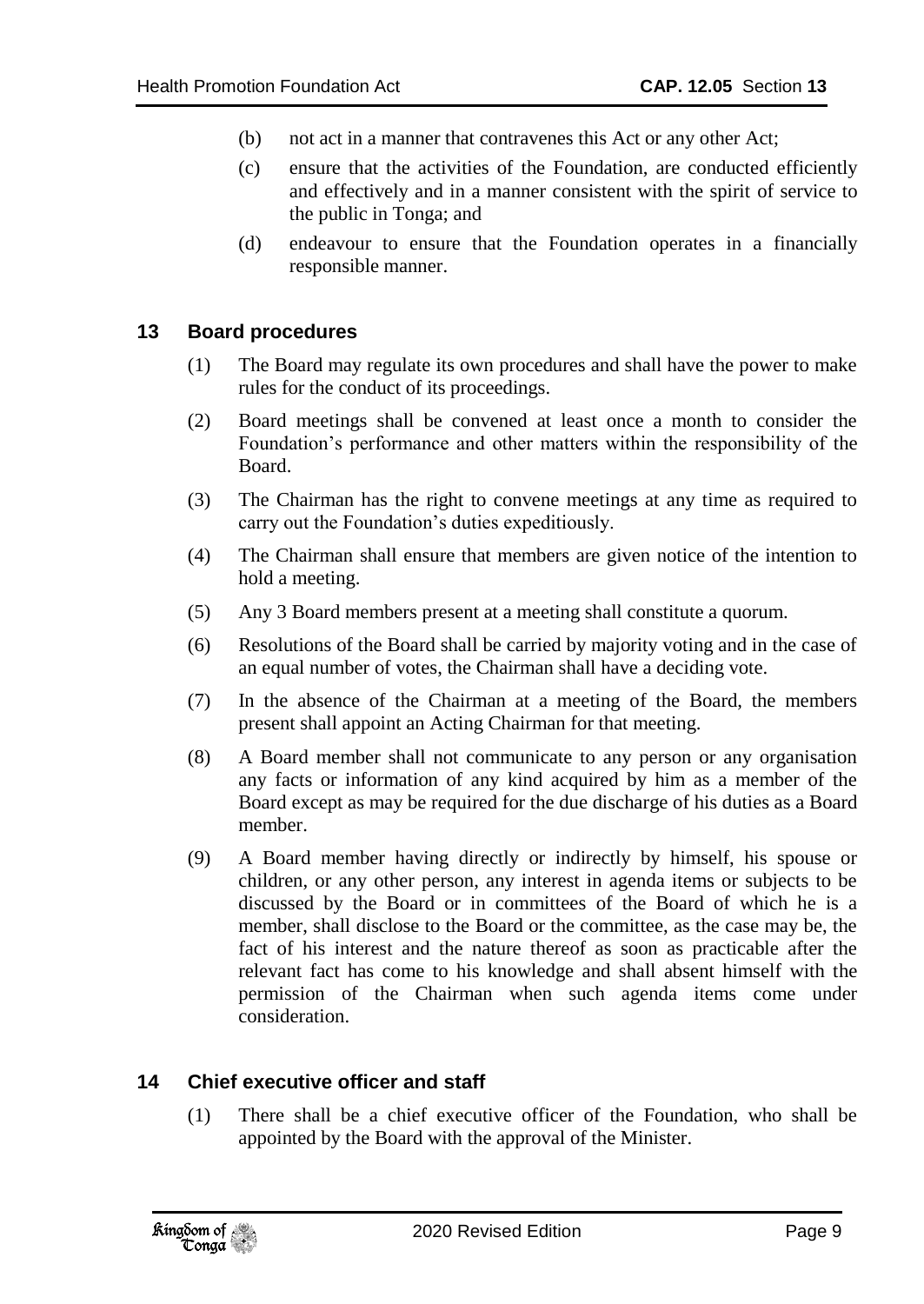- (2) The chief executive officer is responsible for managing the Foundation and implementing the decisions of the Board.
- <span id="page-9-0"></span>(3) The Board may employ such staff as are necessary for the effective and efficient administration of the Foundation.

## **PART 4 - FINANCIAL MATTERS**

#### <span id="page-9-1"></span>**15 Fund**

- (1) There shall be established a fund called the Tongan Health Promotion Fund which shall be administered by the Foundation.
- (2) All money received by the Foundation must be paid into the Fund.
- (3) The Fund's monies may be derived from  $-$ 
	- (a) money appropriated by the Legislative Assembly for that purpose;
	- (b) appropriate revenue measures as agreed by the Minister of Finance and the Minister of Health from time to time;
	- (c) bequests, donations or grants made to the Fund; or
	- (d) any other income or payment due to the Fund.
- (4) The Fund may be expended for
	- (a) the performance of the Foundation's functions;
	- (b) meeting expenses, costs and expenditure properly incurred or accepted by the Board in the exercise of its powers and duties; or
	- (c) meeting any expenses properly incurred in the administration of this Act and the Fund.
- (5) No expenditure may be made from the Fund unless the expenditure is within the budget set under section 18.

#### <span id="page-9-2"></span>**16 Bank accounts**

- (1) The Foundation shall establish and maintain such bank account or accounts, as determined by the Board, for the purposes of the financial management of the Fund.
- (2) The bank accounts of the Foundation shall be maintained at the National Reserve Bank of Tonga, or other bank approved by the Minister of Finance.
- (3) The Foundation's account or accounts signatories shall be such persons as may be authorised by the Board from time to time for that purpose.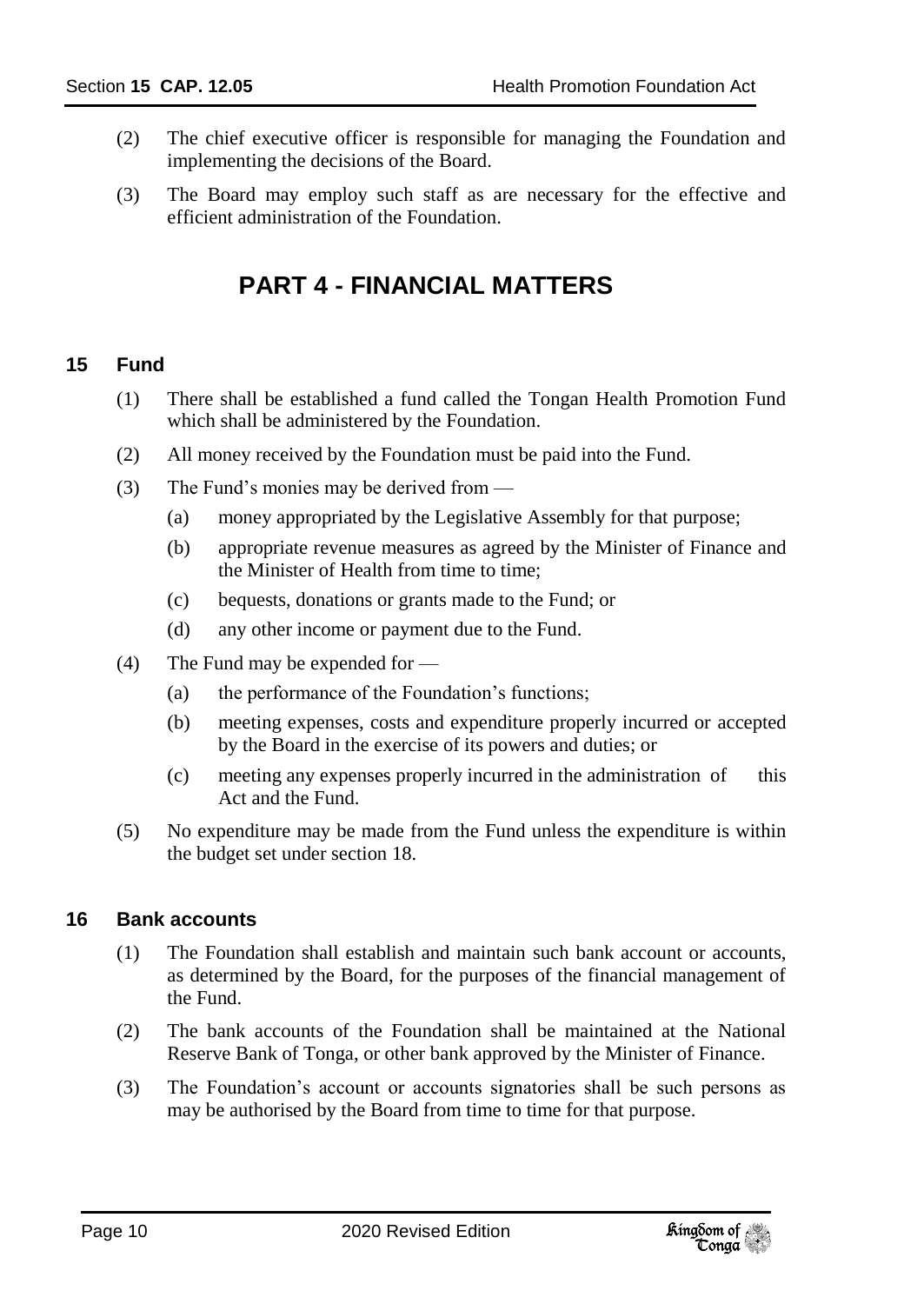#### <span id="page-10-0"></span>**17 Exemption from tax**

No tax, duty, levy or government impost shall be payable by the Foundation on Fund monies.

#### <span id="page-10-1"></span>**18 Budget**

- (1) The Foundation shall, before the first of June in each year, submit to the Minister for approval a budget for the next financial year, of money to be paid into the Fund and money to be paid out of the Fund.
- (2) The Minister may, after consultation with the Minister of Finance approve a budget as submitted to the Minister, or approve it with such alterations as the Minister determines.
- (3) The Minister may, if requested to do so by the Foundation, at any time, approve alterations to the budget.

#### <span id="page-10-2"></span>**19 Manner of operation**

The Foundation shall operate in a financially responsible manner and, for this purpose, shall —

- (a) endeavour to maintain its long-term financial viability;
- (b) endeavour to cover all its annual costs, including the cost of capital, from its annual income;
- (c) endeavour to be a successful going concern; and
- (d) prudently manage its assets and liabilities.

#### <span id="page-10-3"></span>**20 Auditor**

<span id="page-10-4"></span>The Foundation shall engage an auditor, qualified under section 208 of the Companies Act, to audit its financial statements and the financial statements relating to the Fund.

### **PART 5 - REPORTING**

#### <span id="page-10-5"></span>**21 Statement of corporate intent**

- (1) The Chairman of the Board shall provide the Minister with a draft statement of corporate intent not later than one month before the commencement of each financial year.
- (2) Each statement of corporate intent shall specify in respect of the next financial year —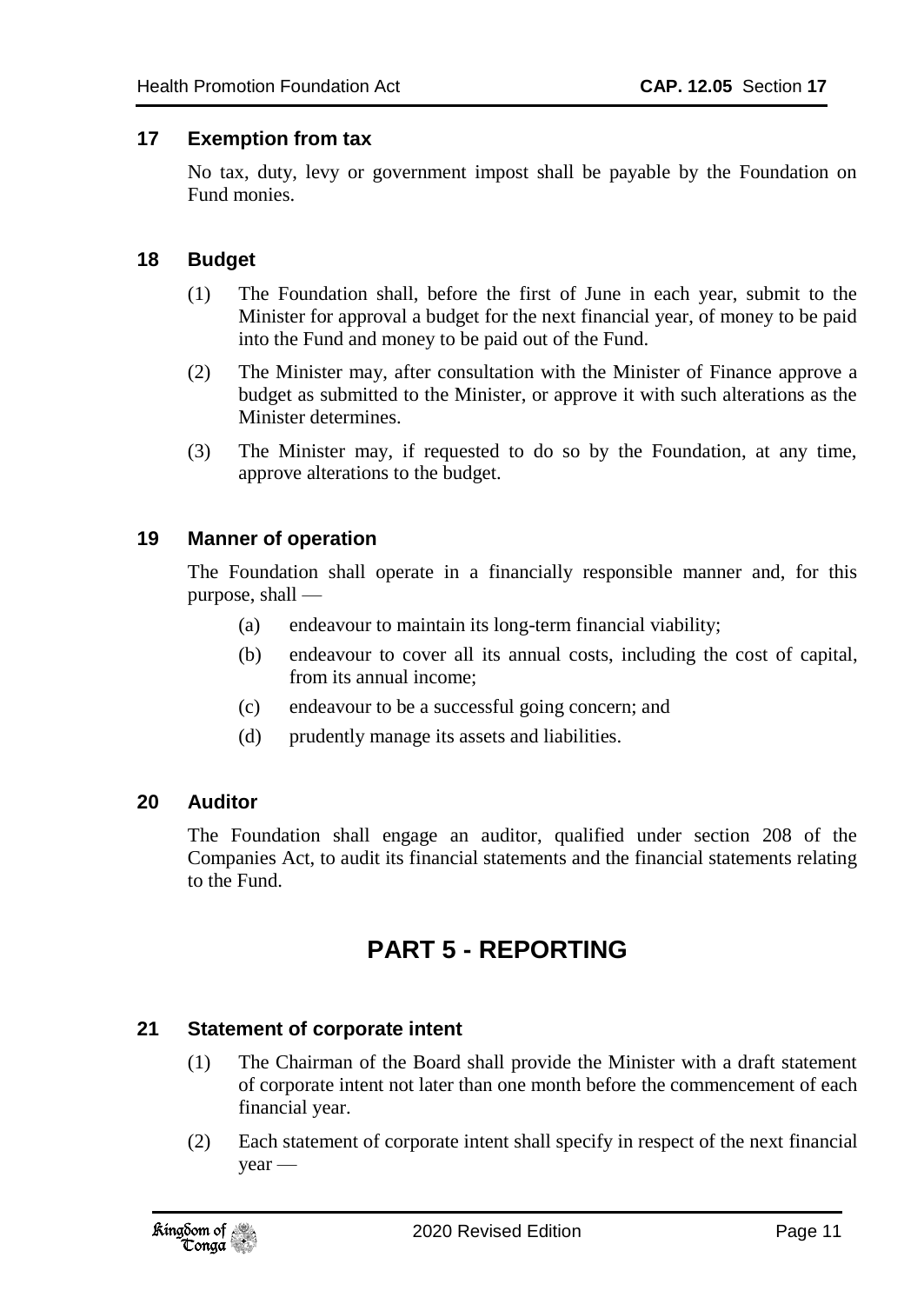- (a) the objectives of the Foundation;
- (b) the nature and scope of the activities to be undertaken;
- (c) the performance targets against which the Foundation can be judged in relation to its objectives;
- (d) a statement of financial position;
- (e) a statement of anticipated borrowing; and
- (f) any other matters as are agreed between the Minister and the Board.
- (3) The Board shall consider any comments made on the draft statement of corporate intent made by the Minister no later than 14 days before the commencement of the financial year or such later date that the Minister determines.
- (4) The Foundation's statement of corporate intent may be modified at any time by the Board provided —
	- (a) that the Minister has received written notice of the proposed modification; and
	- (b) the Minister's comments on the proposed alteration have been conveyed to the Board within one month of the date from which the notice was given.

#### <span id="page-11-0"></span>**22 Annual report and accounts**

- (1) The Chairman shall provide the Minister with a report of the operations of the Foundation within 2 months after the end of the first half of each financial year.
- (2) The report required under subsection (1) shall include the information to be provided in the statement of corporate intent.
- (3) The Chairman shall provide to the Minister
	- (a) the annual report of the operations of the Foundation and the consolidated financial statements for that financial year consisting of statements of financial position, financial performance, changes in financial position, and any other necessary statements, within 3 months of the end of each financial year; and
	- (b) an audit report on the financial statements within 6 months of the end of the financial year.
- (4) The annual report under subsection (3)(a) shall contain such information as is necessary to enable an informed assessment of the operations of the Foundation including a comparison of the performance of the Foundation with the relevant statement of corporate intent.

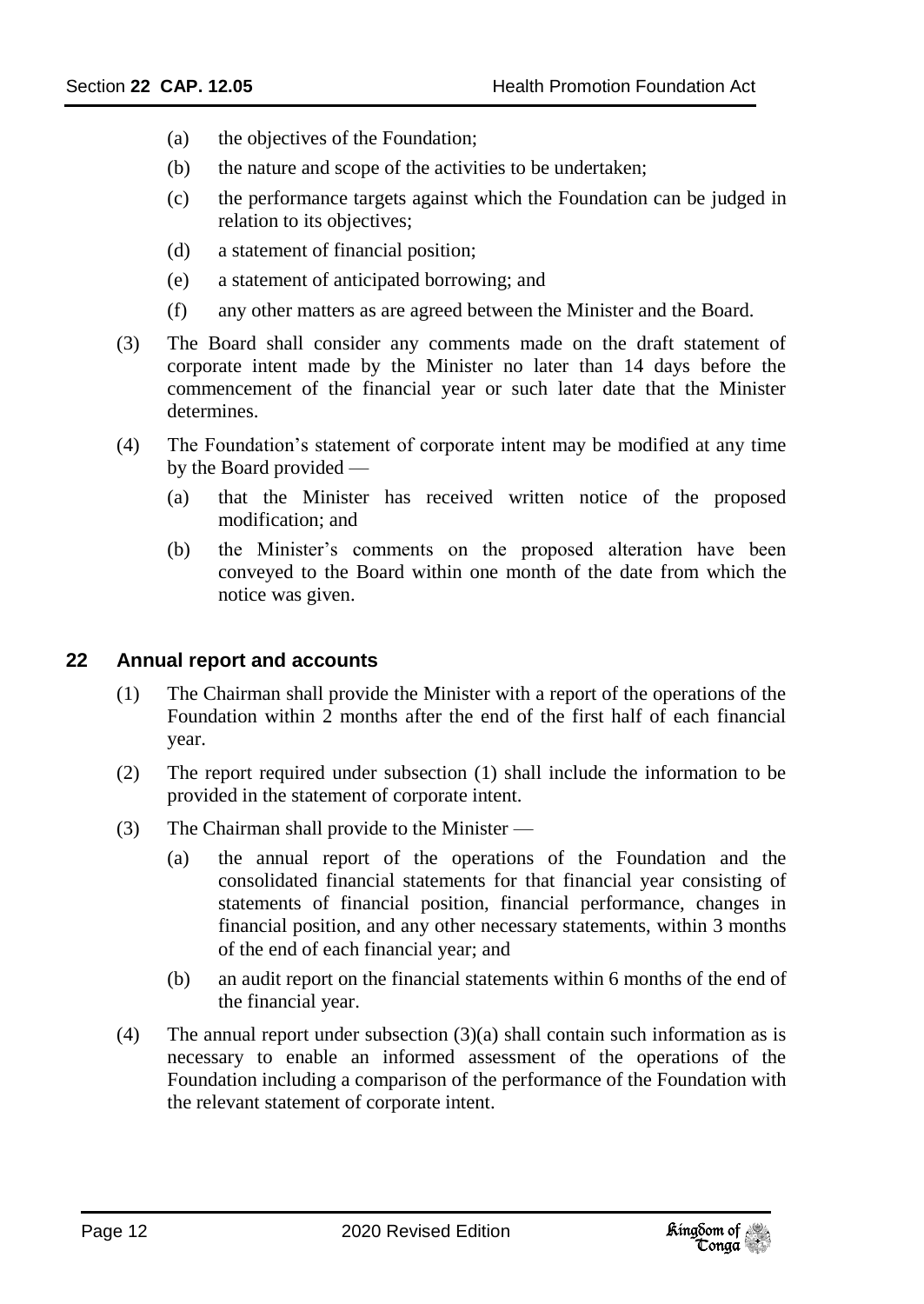#### <span id="page-12-1"></span><span id="page-12-0"></span>**23 Tabling of reports**<sup>4</sup>

The Minister shall table the annual report in Cabinet and the Legislative Assembly.

# **PART 6 - MISCELLANEOUS**

#### <span id="page-12-2"></span>**24 Charitable purpose**

Any bequest, donation or grant made to the Foundation or the Fund shall be deemed to have been made for a charitable purpose.

#### <span id="page-12-3"></span>**25 Regulations**

The Minister may, with the consent of the Cabinet, make regulations which are necessary for the carrying out of the purposes of this Act.